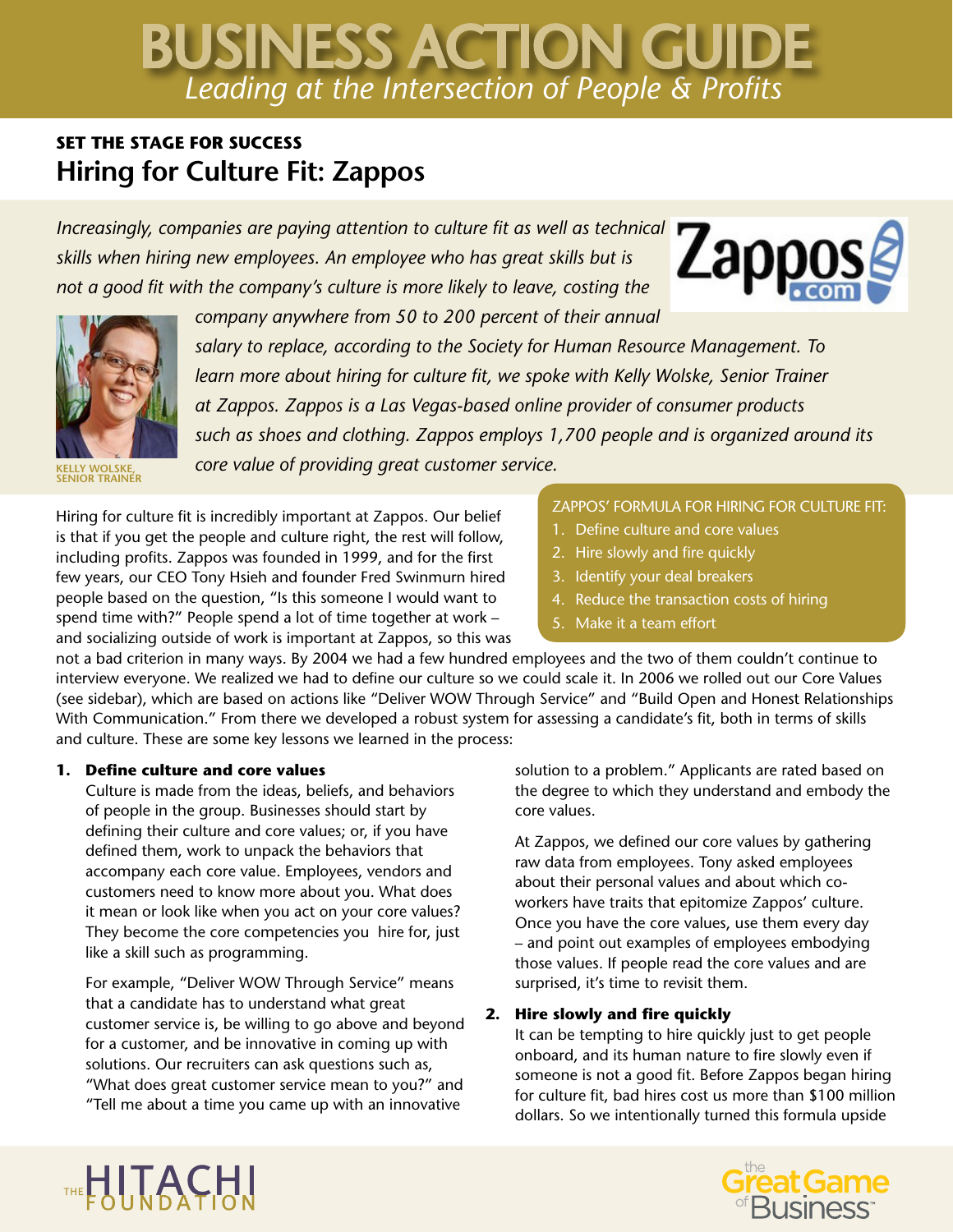

down, taking the time to hire the right people and letting others go quickly if they are not a good match. It now takes about 12 weeks from the time someone applies for a job until their start date, and a lot goes into the process.

There are three stages: a recruiting phone screen, a technical phone screen, and a two-part on-site interview. The recruiting phone screen is a chance for us to ask some initial questions about culture fit, identify major red flags, and make sure the applicant has done their homework and really wants to work at Zappos. During the phone screen, we assess technical fit as well as team and culture fit. If the two phone screens go well, we bring the candidate on-site for a tour of the office and lunch with the team, a basic skills assessment, a technical interview, and a core values interview. The time onsite allows the candidate to learn about our history and experience our culture, ask questions, and have their reactions observed – are they genuinely excited to be there, or are they just going through the motions? Afterwards, all the interviewers have to be in agreement in order to move forward – it's a team process.

After they are hired, all new employees – regardless of their job function – go through the same training on Zappos' culture, history, and philosophy of customer service, and then they all spend two weeks on the phone taking calls from customers. That way, everyone understands our core business. This is especially important since we prefer to promote people from within.

#### **3. Identify your deal breakers**

Companies should identify the red flags that indicate a candidate is simply not a good fit. For Zappos, deal breakers include unwillingness to relocate and/or socialize with coworkers outside of work, and comfort with the compensation structure. Employees don't have to attend every event, but candidates should be comfortable with the idea of spending time regularly with coworkers outside of the work environment. Our recruiters explore these questions during the initial phone screen so that we don't spend time and resources unnecessarily.

#### ZAPPOS' CORE VALUES

- 1. Deliver WOW Through Service
- 2. Embrace and Drive Change
- 3. Create Fun and A Little Weirdness
- 4. Be Adventurous, Creative, and Open-Minded
- 5. Pursue Growth and Learning
- 6. Build Open and Honest Relationships With **Communication**
- 7. Build a Positive Team and Family Spirit
- 8. Do More With Less
- 9. Be Passionate and Determined
- 10. Be Humble

#### **4. Reduce the transaction costs of hiring**

In 2013 we had 31,000 job applications for 465 job openings. That experience is actually pretty typical for a fast-growing company in this economy. But the large overhead burden it imposed was something we could do without, so we decided to change our approach. Zappos no longer posts job openings. Instead, we build a bench of strong candidates by encouraging people interested in working with us to join the Zappos Insiders community. Insiders can participate in online events and receive top consideration when a job opens up. This way, we have ongoing relationships with the people who want to work for us. While we recognize this approach may not work for every firm, we've found it reduces our overhead and plays to our company's strengths.

#### **5. Make it a team effort**

If the whole team can back an applicant, it's very unlikely that the new hire will fail. The genuine belief in the new person is reflected by the whole team – and this sets them up for success. To make sure that the applicant is not just putting their best foot forward for only the "important" people, our recruiting team asks for feedback from everyone who interacts with the candidate, including our shuttle drivers, facilities team, and receptionists. We make sure that all opinions about the applicant are consistent.